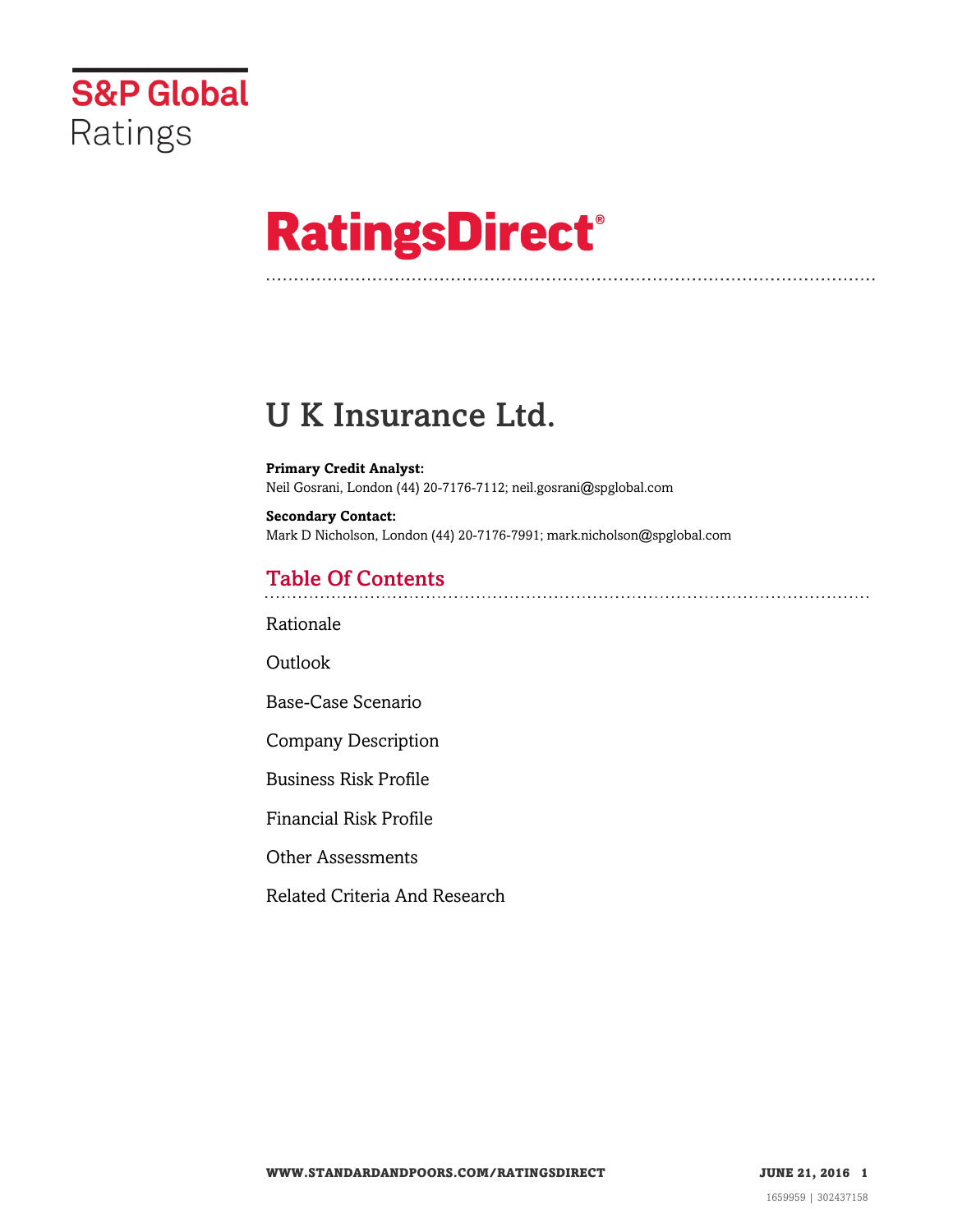## U K Insurance Ltd.



\*Stand-alone credit profile.

<span id="page-1-0"></span>See Ratings Detail for a complete list of rated entities and ratings covered by this report.

## Rationale

## **Business Risk Profile: Strong**

- No. 1 motor and household insurer in the U.K., with well-known brands in the U.K. market.
- Profile now wholly concentrated in the U.K. non-life sector.

## **Financial Risk Profile: Very Strong**

- Very strong capital and earnings supported by improving underwriting performance.
- Intermediate risk position, reflecting a well-diversified and relatively conservative investment portfolio.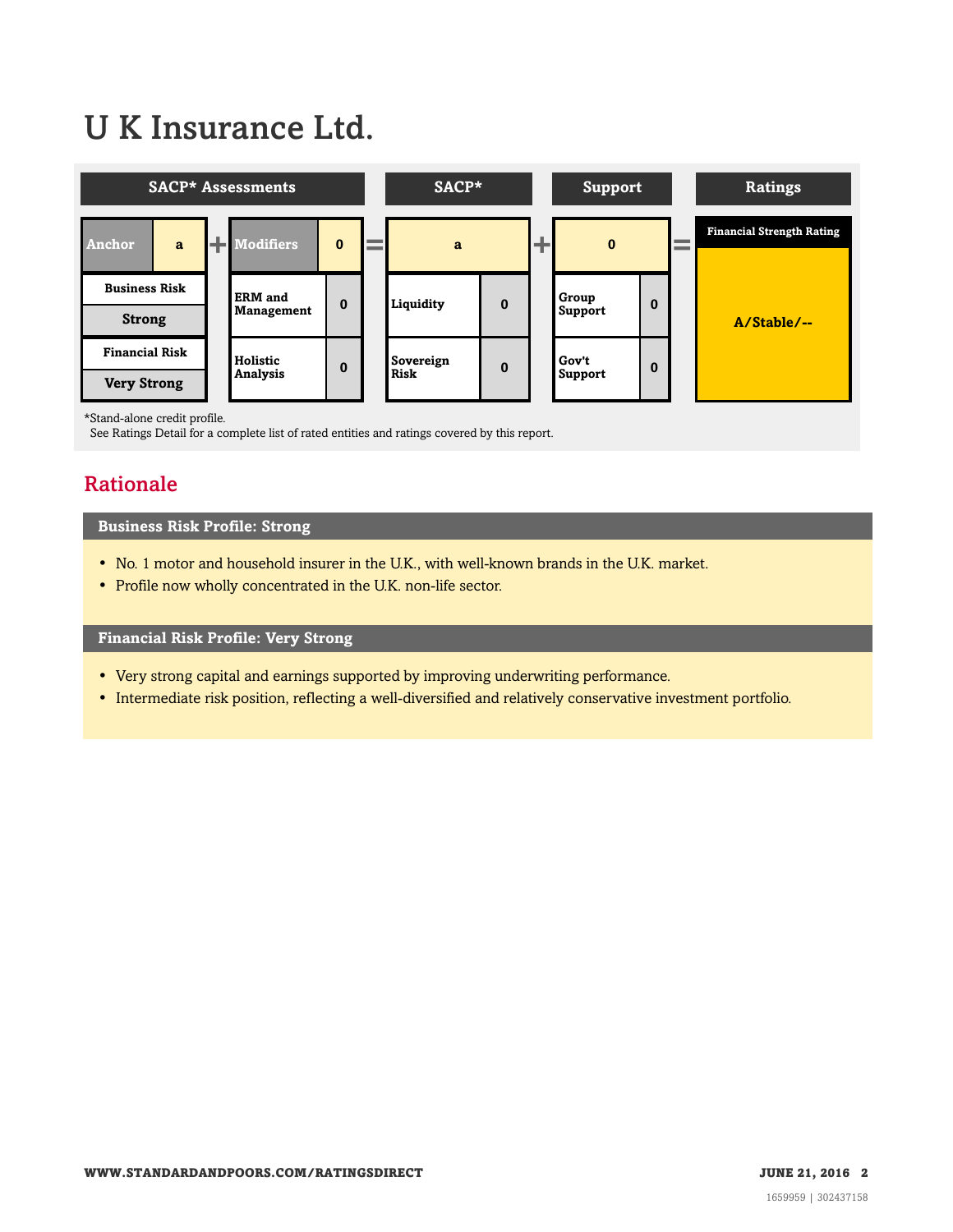#### **Outlook: Stable**

The stable outlook reflects S&P Global Ratings' view that U K Insurance Ltd. (UKI) will continue to maintain capital adequacy at least comfortably at the 'A' level over the next 24 months, per our risk-based capital model. We also expect that UKI will maintain stable earnings during this period, a conservative investment profile, and a strong competitive position in the U.K. non-life market

### Downside scenario

We consider a downgrade to be unlikely in the next two to three years, but we could lower the ratings if capital adequacy falls below the 'A' level, or earnings materially fail to meet our expectations. We could also lower the ratings if UKI's leading positions in motor and household insurance shrink unexpectedly in a competitive market environment.

## Upside scenario

We could raise the rating if UKI's management committed to maintaining its capital consistently at the 'AAA' confidence level and the group demonstrated the strength of its competitive position by returning to growth in its core markets.

## <span id="page-2-0"></span>Base-Case Scenario

#### **Macroeconomic Assumptions**

- We forecast U.K. real GDP to increase by an annual average of 2.1% over 2016-2017.
- Although in the longer run we would expect a correlation between GDP and non-life premium growth, over our two-year rating horizon, we anticipate that internal industry dynamics in the U.K. insurance market will prove a stronger determinant of sector profitability and growth than these macroeconomic trends.
- Government yields to gradually increase over the next three years, but to remain below long-term historical norms.
- For detailed macroeconomic assumptions, see the related industry and country risk assessment reports below.

#### **Company-Specific Assumptions**

- Gross premium written to decline in 2016-2017 due to loss of key distribution partnerships.
- Capital adequacy to be managed to at least the 'A' confidence level, per our model.
- Reserve releases to continue in the future, but at a lower level.
- Net income after tax to be about £250 million-£350 million in 2016-2017.
- The combined ratio to remain at 90%-95% in 2016-2017.
- Financial leverage to remain close to 20% and fixed-charge coverage to range between 8x-10x.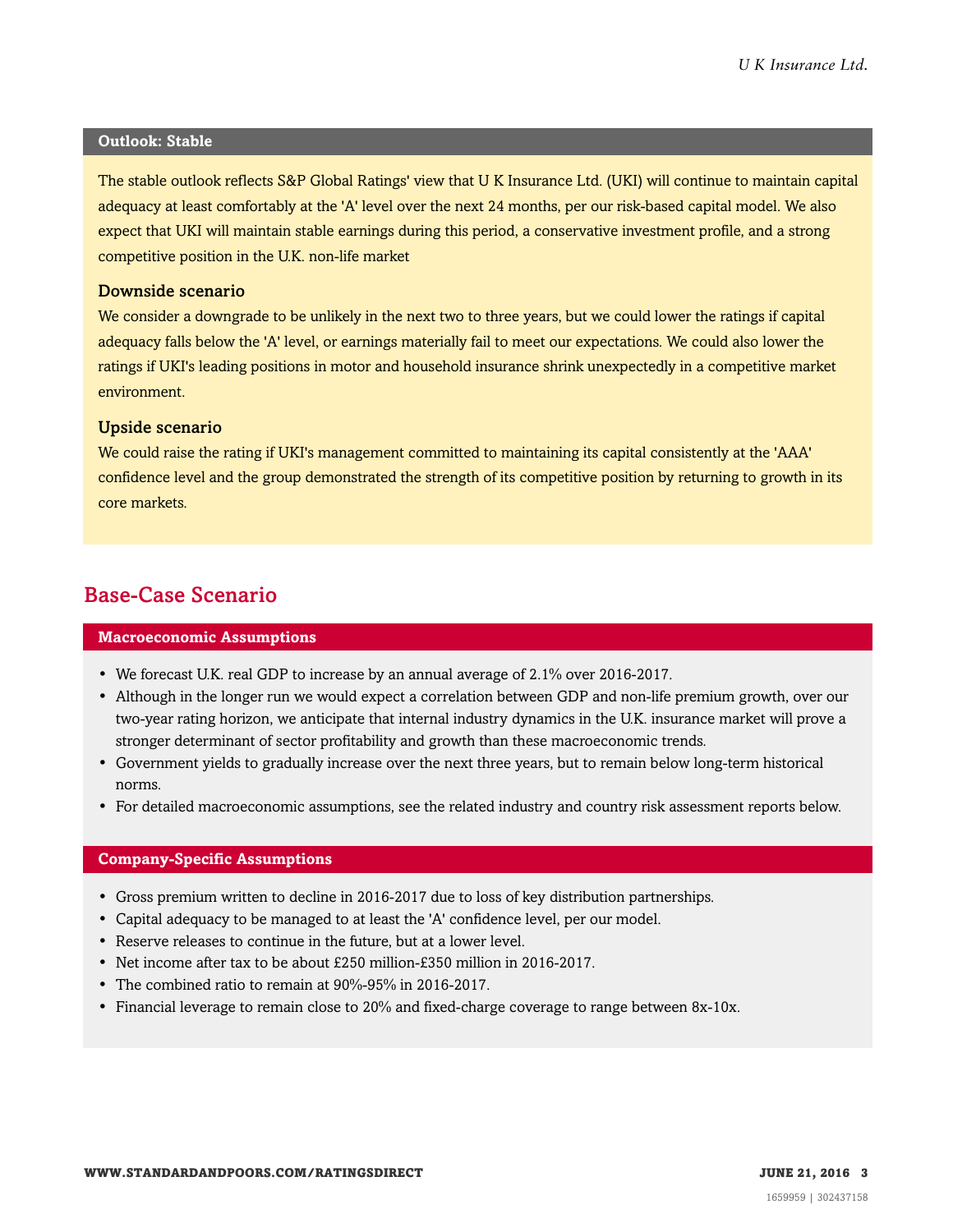### **Key Metrics**

| $(Mil. \mathcal{L})$                          | 2017f   | 2016f   | $2015*$ | $2014*$ | 2013    |
|-----------------------------------------------|---------|---------|---------|---------|---------|
| Gross premiums written                        | 3,075.0 | 3,075.0 | 3,153.0 | 3,099.0 | 3,834.5 |
| Change in gross premiums written (%)          | 0.0     | (3.0)   | 1.7     | (19.2)  | (4.2)   |
| Net income (attributable to all shareholders) | >250    | >250    | 580.4   | 373.0   | 312.8   |
| Return on revenue $(\%)$                      | >10     | >10     | 22.5    | 14.5    | 11.1    |
| Return on shareholders' equity (%)            | >10     | >10     | 21.3    | 13.3    | 11.1    |
| Net combined ratio§ $(\%)$                    | 90-95   | 90-95   | 89.92   | 92.69   | 92.99   |

f--forecast. \*2015 and 2014 financials reflect only continuing business and exclude Direct Line's Italian and German operations, which were sold to Mapfre Group in 2015. §Pre-2014 combined ratios include run-off business, while 2014-2015 and forecasted ratios exclude run-off business. DLG's reported combined ratio includes depreciation and amortization; our calculation excludes these items.

## <span id="page-3-0"></span>Company Description

UKI is the main operating insurance subsidiary of Direct Line Group (DLG) and best known for its Direct Line brand. DLG's continuing business operations wrote gross premiums in 2015 of £3.2 billion (2014: £3.1 billion), primarily directly and through partnerships with well-known businesses. The U.K. motor business accounted for 45% of its premium in 2015, U.K. home for 27%, and U.K. commercial for 15%. In 2015, DLG sold its international business in Italy and Germany to Mapfre S.A., meaning the group now operates solely in the U.K. DLG operates its business in the U.K. under well-known, market-leading brands like Direct Line, Direct Line for Business, Churchill, Privilege, NIG, and Green Flag.

#### **Table 1**

| <b>Industry And Country Risk</b> |                   |               |  |  |  |
|----------------------------------|-------------------|---------------|--|--|--|
| Insurance sector                 | <b>IICRA</b>      | Business mix* |  |  |  |
| U.K. property and casualty       | Intermediate risk | 100%          |  |  |  |

<span id="page-3-1"></span>\*Includes continuing operations only.

## Business Risk Profile: Strong

We assess UKI's business risk profile as strong, based on its strong competitive position in the mature and highly competitive U.K. non-life insurance market.

## Insurance industry and country risk

All of UKI's business stems from the large and mature U.K. non-life insurance market, where we consider industry and country risks to be intermediate (see "U.K. Property/Casualty Insurance Sector Carries An Intermediate Industry And Country Risk Assessment," published on May 11, 2015). Our intermediate assessment is based on our assessment of industry risk for the U.K. P/C insurance sector as moderate, which is higher than many other corresponding developed insurance markets. The assessment is dragged down by the low operational and regulatory barriers to entry in the U.K. retail non-life market and by the recent volatility of motor liability claims.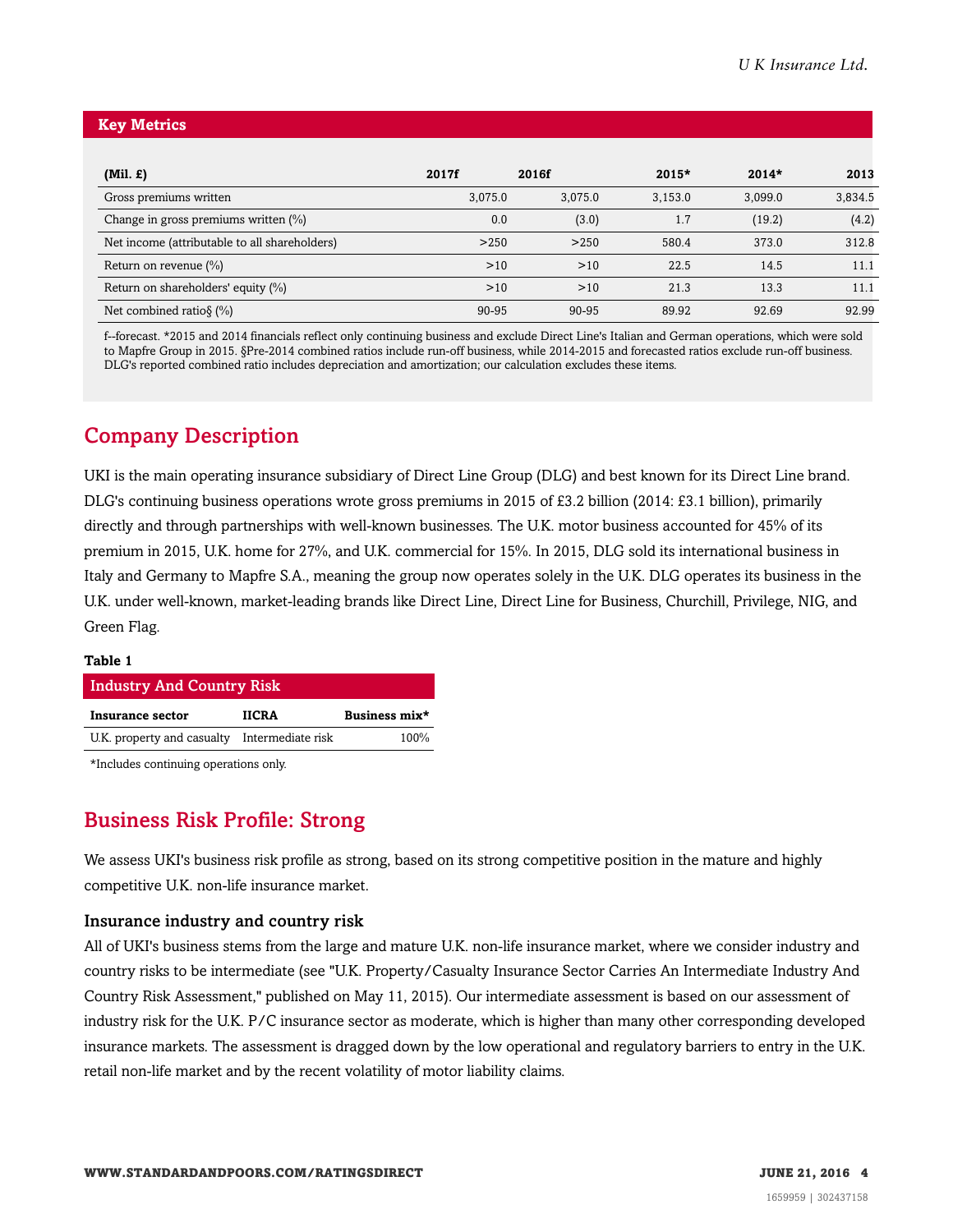Entry to personal lines business has relatively few restrictions in the U.K. because of the sector's bias toward distribution through aggregator sales channels. The need to build a network of offices, salesmen, or broker contacts remains much more significant for commercial than for personal lines in the U.K. We consider legal and regulatory barriers to entry to be low as insurers regulated elsewhere in the EU can access the U.K. market through branches. Ease of entry to the U.K. market, compared with peer markets, leads to a corresponding oversupply of capacity at most stages of the pricing cycle.

Over the past decade, the U.K. motor market has seen a rapid rise in the cost of bodily injury claims. The incidence of liability claims to motor accidents has become significantly higher than in other European markets, as has the proportion of legal costs within the overall claims bill.

UKI is therefore exposed to cyclicality, competitiveness, and possible legislative changes in its single market.

## Competitive position

UKI has a strong competitive position. It has a leading market share in both private motor and household insurance in the U.K. (based on the Association of British Insurer's data for 2014). In our view, the group has a sustainable competitive advantage through economies of scale in pricing and wider costs. Historical claims data on such a large scale enables UKI to price effectively and has helped the group improve its operating performance since 2010. The group's sale of its international operations had little impact on our view of DLG's competitive position because these operations formed only a small part of the group. However our assessment is somewhat constrained by DLG's dependence on the U.K. non-life market.

In our base-case scenario, we expect UKI's gross written premium to shrink in 2016 and 2017 but remain above £3 billion. Most of the fall in premiums will be as a result of the loss of some key partnership agreements with Nationwide Building Society and J Sainsbury PLC. The loss of these partnerships will likely be most felt in DLG's household segment, where premiums could fall by around 25%. We expect that UKI's motor line will grow at a steady pace to produce £1.5 billion worth of GPW by 2018. We expect DLG's brands to remain leaders in U.K. retail non-life segment and for the company to focus on improving the efficiencies of its U.K. businesses. We consider that recent increases in IPT (insurance premium tax) will cause customer loyalty to reduce, but lost policies should be offset by new business gains.

#### **Table 2**

| U K Insurance Ltd. Competitive Position             |                        |        |       |       |        |
|-----------------------------------------------------|------------------------|--------|-------|-------|--------|
|                                                     | --Year-ended Dec. 31-- |        |       |       |        |
| $(Mil. \mathcal{L})$                                | 2015                   | 2014   | 2013  | 2012  | 2011   |
| Gross premiums written                              | 3,153                  | 3.099  | 3,835 | 4.001 | 4,168  |
| Change in gross premiums written (%)                | 1.7                    | (19.2) | (4.2) | (4.0) | (16.1) |
| Net premiums written                                | 2,961                  | 2.917  | 3,467 | 3.636 | 3,911  |
| Change in net premiums written (%)                  | 1.5                    | (15.9) | (4.7) | (7.0) | (18.3) |
| P/C: reinsurance utilization - premiums written (%) | 6.1                    | 5.9    | 9.6   | 9.1   | 6.2    |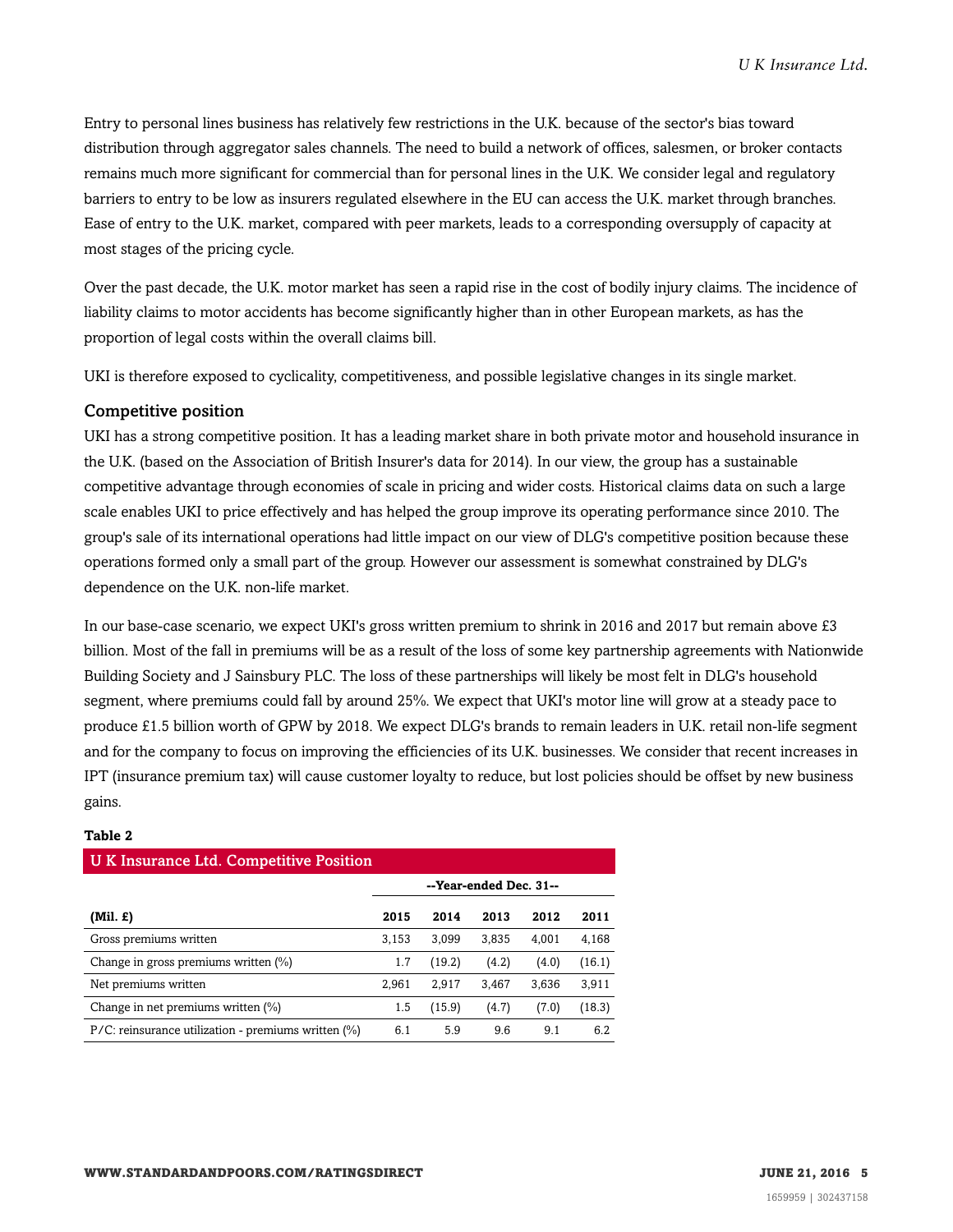## <span id="page-5-0"></span>Financial Risk Profile: Very Strong

Our view of UKI's very strong financial risk profile is driven by our very strong capital and earnings assessment.

We assess UKI's capital and earnings as very strong. Its capital adequacy, as of Dec. 31, 2015, was well in excess of the 'A' confidence level, per our risk-based capital model. We expect this position will be maintained in the long term, with the group likely to return excess capital to shareholders through special dividends in the next two or three years. We expect management will at least maintain capital adequacy at the upper end of our 'A' confidence level through 2016-18.

UKI's earnings have improved since the company listed on the London Stock Exchange. The company has recorded combined ratios below 100% since 2012 and its 2015 combined ratio of 89.9% placed it closer to the leading companies in its peer group. (Lower combined ratios indicate better profitability. A combined ratio of greater than 100% signifies an underwriting loss.) This was despite flood events in late 2015 in the U.K., which resulted in claims of £130 million. The 2015 result did benefit from significant prior-year reserve releases of £449 million (2014: £451 million), making up 75% of the operating profit for continuing operations. We don't expect such large releases to form so large a part of earnings going forward. Although the loss of partnership agreements will have a significant impact on the top line, we anticipate that profitability will be less affected because of the large amount of commission paid out to partners in this type of agreement.

We therefore expect DLG to continue to record combined ratios of about 90%-95%. DLG's increased net income in 2015 of £580 million (2014: £373 million) was largely the result of the gain on disposal of its Italian and German businesses. We do not expect DLG to be making any similar-sized disposals going forward. We therefore expect net income in 2016-2017 to be £250 million-£350 million. Investment income has remained subdued, given the low interest rates, with a yield of 2.4% (2014: 2.2%). We do not expect to see a significant movement in yield in the next three years.

## **Table 3**

| U K Insurance Ltd. Capitalization Statistics |                        |       |        |         |       |  |  |
|----------------------------------------------|------------------------|-------|--------|---------|-------|--|--|
|                                              | --Year-ended Dec. 31-- |       |        |         |       |  |  |
| $(Mil. \mathcal{L})$                         | 2015                   | 2014  | 2013   | 2012    | 2011  |  |  |
| Common shareholders' equity                  | 2.630                  | 2.811 | 2.790  | 2.832   | 3,871 |  |  |
| Change in common shareholders' equity (%)    | (6.42)                 | 0.73  | (1.47) | (26.86) | 11.18 |  |  |

#### **Table 4**

| U K Insurance Ltd. Earnings Statistics        |                        |       |       |       |       |  |  |  |
|-----------------------------------------------|------------------------|-------|-------|-------|-------|--|--|--|
|                                               | --Year-ended Dec. 31-- |       |       |       |       |  |  |  |
| $(Mil. \tE)$                                  | 2015                   | 2014  | 2013  | 2012  | 2011  |  |  |  |
| Total revenue                                 | 3.241                  | 3.310 | 3.892 | 4.120 | 4,737 |  |  |  |
| EBITDA adjusted                               | 826                    | 568   | 490   | 258   | 360   |  |  |  |
| Net income (attributable to all shareholders) | 580                    | 373   | 313   | 184   | 249   |  |  |  |
| Return on revenue $(\%)$                      | 22.46                  | 14.46 | 11.11 | 4.95  | 6.53  |  |  |  |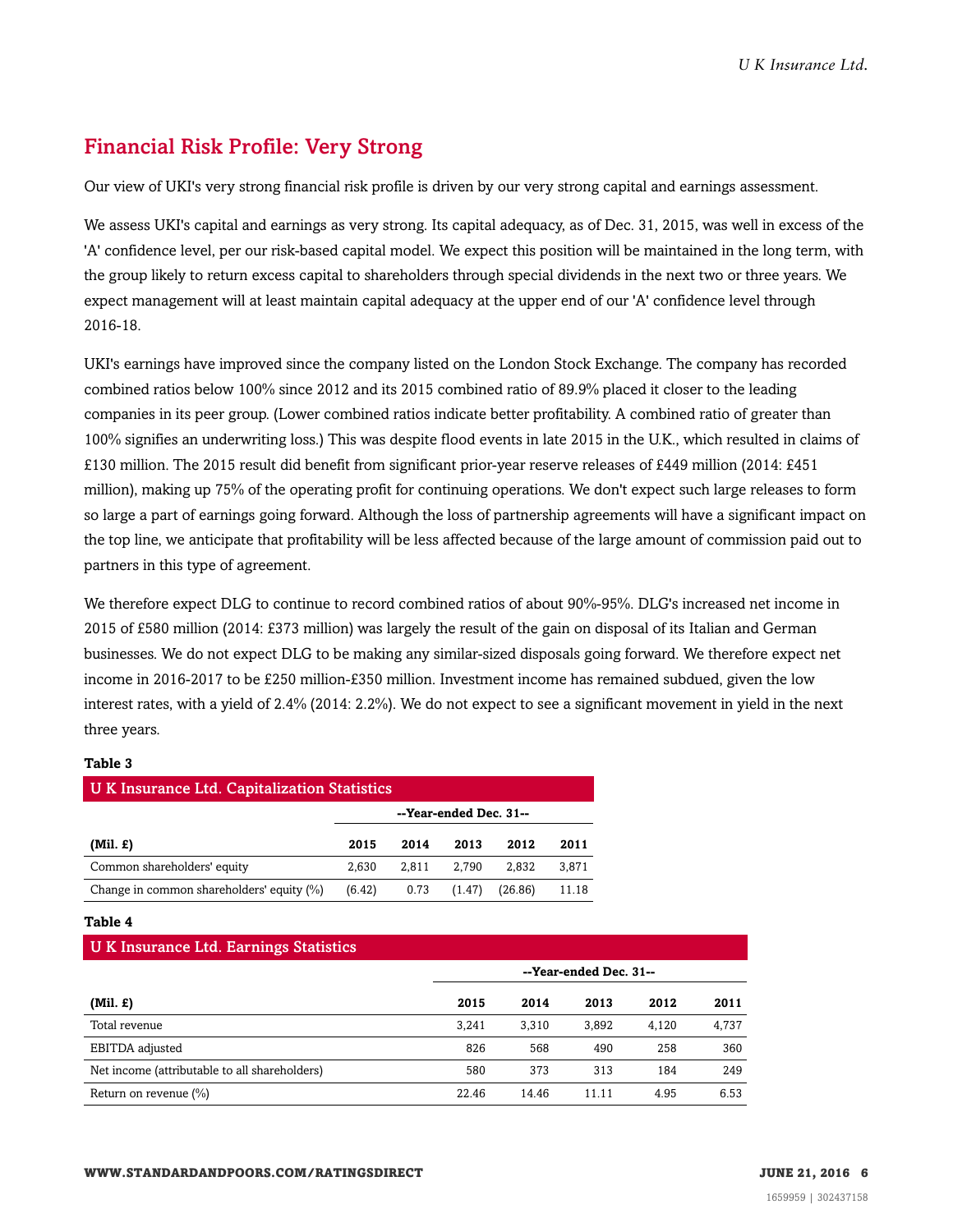#### **Table 4**

| U K Insurance Ltd. Earnings Statistics (cont.)    |                        |       |       |       |        |
|---------------------------------------------------|------------------------|-------|-------|-------|--------|
|                                                   | --Year-ended Dec. 31-- |       |       |       |        |
| $(Mil. \, \pounds)$                               | 2015                   | 2014  | 2013  | 2012  | 2011   |
| Return on shareholders' equity (reported) (%)     | 21.34                  | 13.31 | 11.13 | 5.50  | 6.77   |
| P/C: net expense ratio $(\%)^*$                   | 32.86                  | 34.85 | 31.85 | 33.69 | 30.71  |
| $P/C$ : net loss ratio $\left(\frac{9}{0}\right)$ | 57.07                  | 57.84 | 61.14 | 65.13 | 69.77  |
| P/C: net combined ratio $(\%)^*$                  | 89.92                  | 92.69 | 92.99 | 98.82 | 100.48 |

\*DLG's reported expense and combined ratios include depreciation and amortization; our calculations exclude these items.

#### Risk position

In our view, UKI's risk position is intermediate. It benefits from the diversity of its investment portfolio and minimal exposure to employee postemployment defined benefits obligations. The credit quality of the investment portfolio is gradually reducing in response to a low interest rate environment and a desire to match asset-liability risk better, but still remains strong. Nearly 90% of UKI's investment portfolio is concentrated in bonds and cash. We expect UKI's management team to remain committed to its conservative investment strategy and strictly monitor its exposure and adhere to its credit benchmarks and limits allocated.

However, the cyclicality of the U.K. motor market may increase the volatility of capital and earnings in the future, if the level of volatility we observed in 2009-2010, when the group had to significantly strengthen reserves because of high industrywide increases in bodily injury costs and soft market conditions, repeats.

| <b>U K Insurance Ltd. Risk Position</b>                      |                        |         |         |         |          |  |  |
|--------------------------------------------------------------|------------------------|---------|---------|---------|----------|--|--|
|                                                              | --Year-ended Dec. 31-- |         |         |         |          |  |  |
| $(Mil. \mathcal{L})$                                         | 2015                   | 2014    | 2013    | 2012    | 2011     |  |  |
| Total invested assets                                        | 6,925.7                | 7,149.0 | 8,572.9 | 9,438.8 | 10,929.6 |  |  |
| Net investment income                                        | 169.1                  | 176.0   | 188.6   | 199.3   | 243.6    |  |  |
| Net investment yield $(\%)$                                  | 2.4                    | $2.2\,$ | 2.1     | 2.0     | 2.2      |  |  |
| Portfolio composition (% of General account invested assets) |                        |         |         |         |          |  |  |
| Cash and short term investments $(\%)$                       | 13.9                   | 12.3    | 10.6    | 16.0    | 26.3     |  |  |
| Bonds $(\%)$                                                 | 75.7                   | 81.6    | 81.7    | 75.8    | 69.6     |  |  |
| Real estate $(\% )$                                          | 5.0                    | 4.3     | 2.6     | 1.4     | 0.6      |  |  |
| Mortgages (%)                                                |                        |         |         |         |          |  |  |
| Loans $(\%)$                                                 | 0.6                    | 0.8     | 5.1     | 6.8     | 0.0      |  |  |
| Other investments (%)                                        | 4.8                    | 1.1     | 0.0     | 0.0     | 3.5      |  |  |

## **Table 5**

## Financial flexibility

UKI has adequate financial flexibility, in our view, thanks to its good earnings stream, capital held at least in the 'A' range confidence level, a satisfactory level of financial leverage (at about 20%), a healthy level of fixed-charge coverage (9x-10x) in 2016-2017, and the successful flotation/sale of its shares in difficult market conditions in 2013 and 2014. It has also successfully issued junior subordinated debt of £500 million.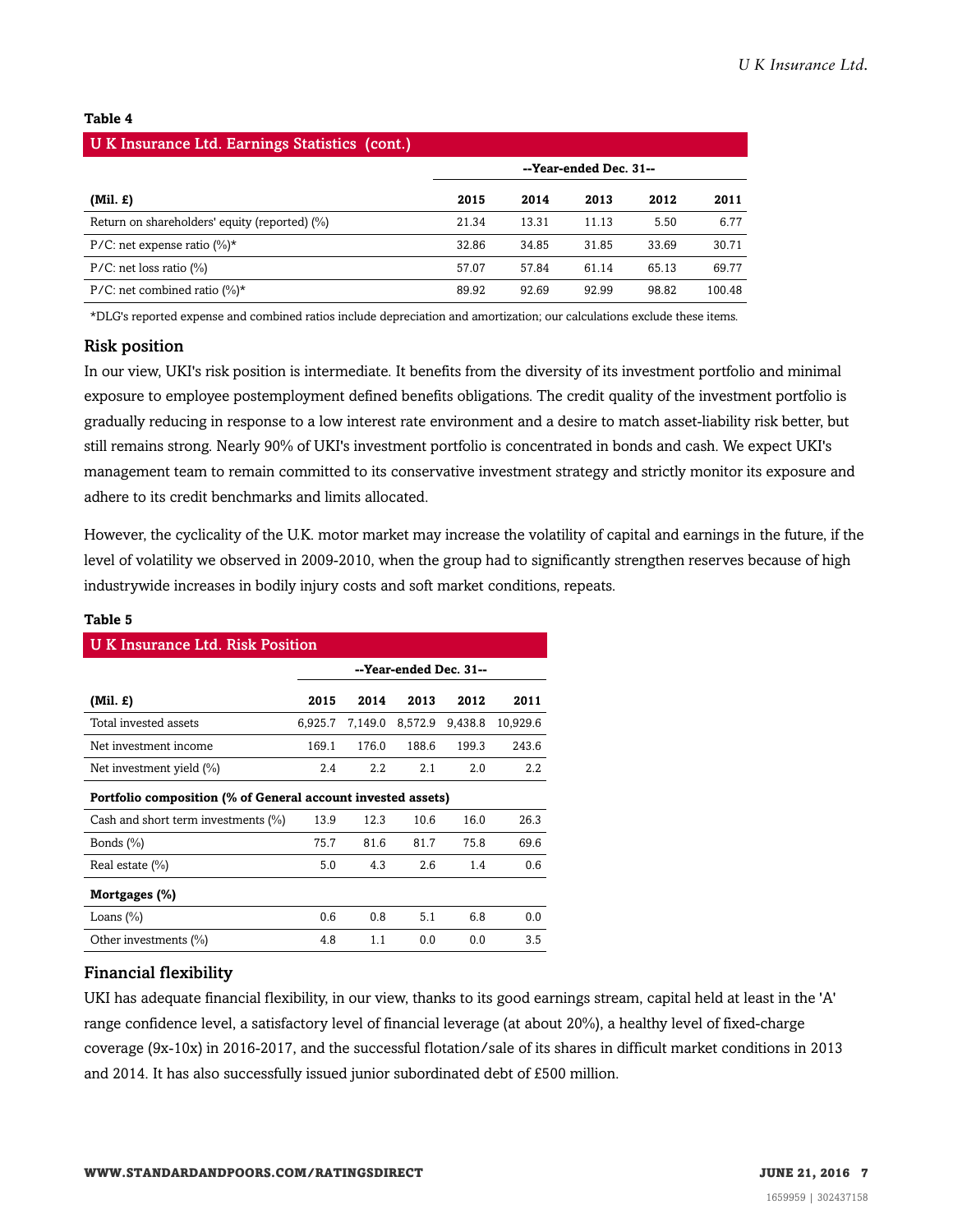In our view, however, UKI's capital market track record is not as long as that of its competitors, to which we assign the highest financial flexibility assessment.

## <span id="page-7-0"></span>Other Assessments

We consider that UKI's adequate with strong risk controls enterprise risk management (ERM), and satisfactory management and governance assessments, are neutral for the rating. Liquidity is exceptional.

## Enterprise risk management

UKI's ERM framework reflects our positive views of the overall risk controls, risk model and strategic risk management. In our opinion, the importance of ERM to the rating is low as it operates in a less complex risk environment than the companies to which we assign a high level of ERM importance. That said, we do not expect the group to experience losses outside its risk tolerance.

## Management and governance

We consider that the executive team, headed by Paul Geddes, established a track record following a notable turnaround in DLG's operating performance, successful issuance of junior subordinated debt in April 2012, and oversubscribed flotation and subsequent follow-on sale of 99.7% of DLG's shares. In our view, the management team has a very clear strategy and focus on profitability, and is working hard to sustain a strong performance in difficult market conditions. DLG's strategy appears to be well-thought-out and consistent with its organizational capabilities, taking into account market developments.

## **Liquidity**

DLG's liquidity ratio is more than 200%, based on the strength of available sources, mainly the group's regular inflow of premium income and highly liquid asset portfolio.

## <span id="page-7-1"></span>Related Criteria And Research

## Related Criteria

- Insurers: Rating Methodology, May 7, 2013
- Enterprise Risk Management, May 7 2013
- Management And Governance Credit Factors For Corporate Entities And Insurers, Nov. 13, 2012
- Refined Methodology And Assumptions For Analyzing Insurer Capital Adequacy Using The Risk-Based Insurance Capital Model, June 7, 2010
- General Criteria: Use Of CreditWatch And Outlooks, Sept. 14, 2009
- Hybrid Capital Handbook: September 2008 Edition, Sept. 15, 2008

## Ratings Detail (As Of June 21, 2016)

## **Operating Company Covered By This Report**

| U K Insurance Ltd.         |               |  |
|----------------------------|---------------|--|
| Financial Strength Rating  |               |  |
| Local Currency             | $A/Stable/--$ |  |
| Counterparty Credit Rating |               |  |
| Local Currency             | $A/Stable/--$ |  |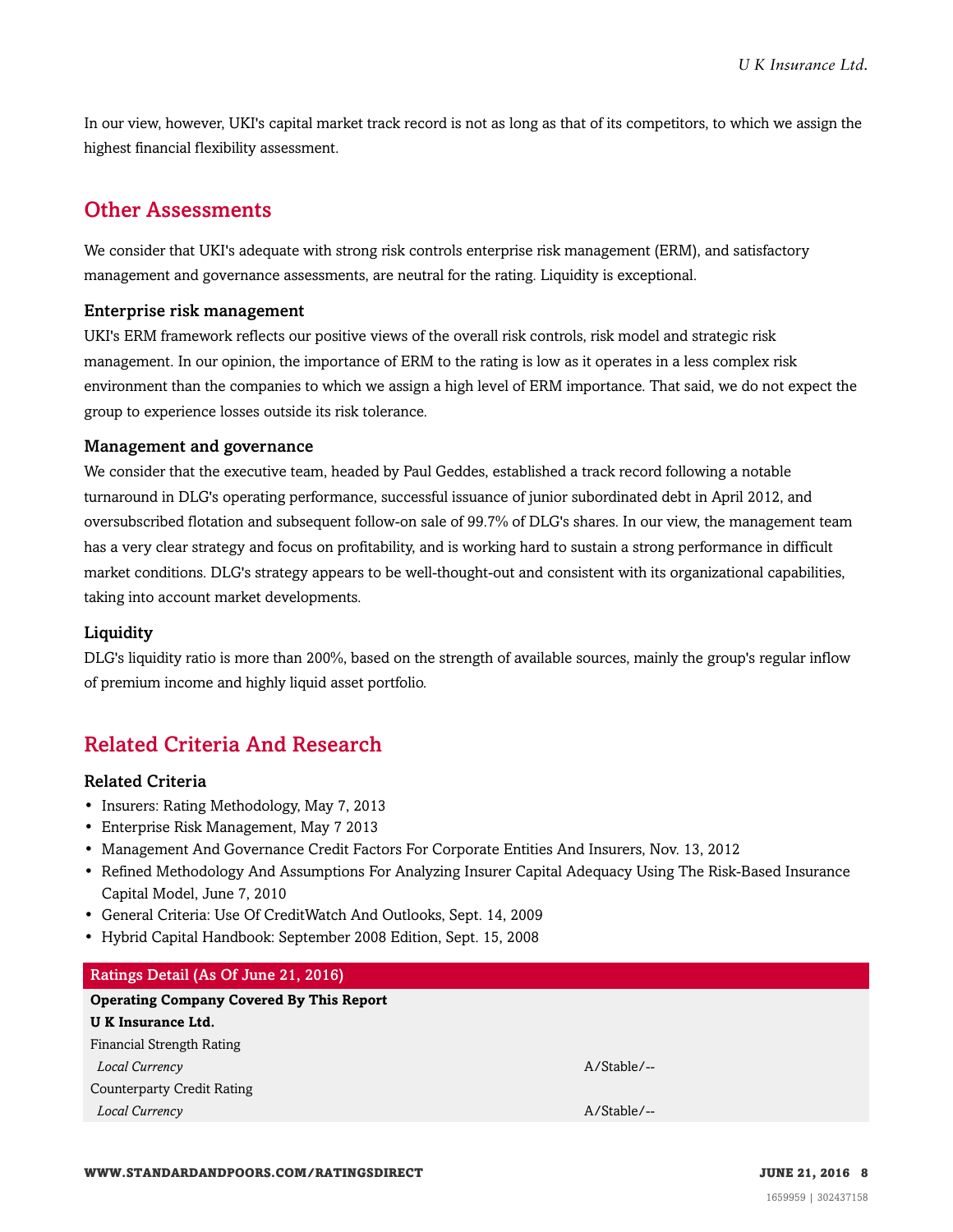## Ratings Detail (As Of June 21, 2016) (cont.) Junior Subordinated BBB+ **Domicile** United Kingdom **Domicile** United Kingdom **United Kingdom**

\*Unless otherwise noted, all ratings in this report are global scale ratings. Standard & Poor's credit ratings on the global scale are comparable across countries. Standard & Poor's credit ratings on a national scale are relative to obligors or obligations within that specific country. Issue and debt ratings could include debt guaranteed by another entity, and rated debt that an entity guarantees.

### **Additional Contact:**

Insurance Ratings Europe; InsuranceInteractive\_Europe@standardandpoors.com